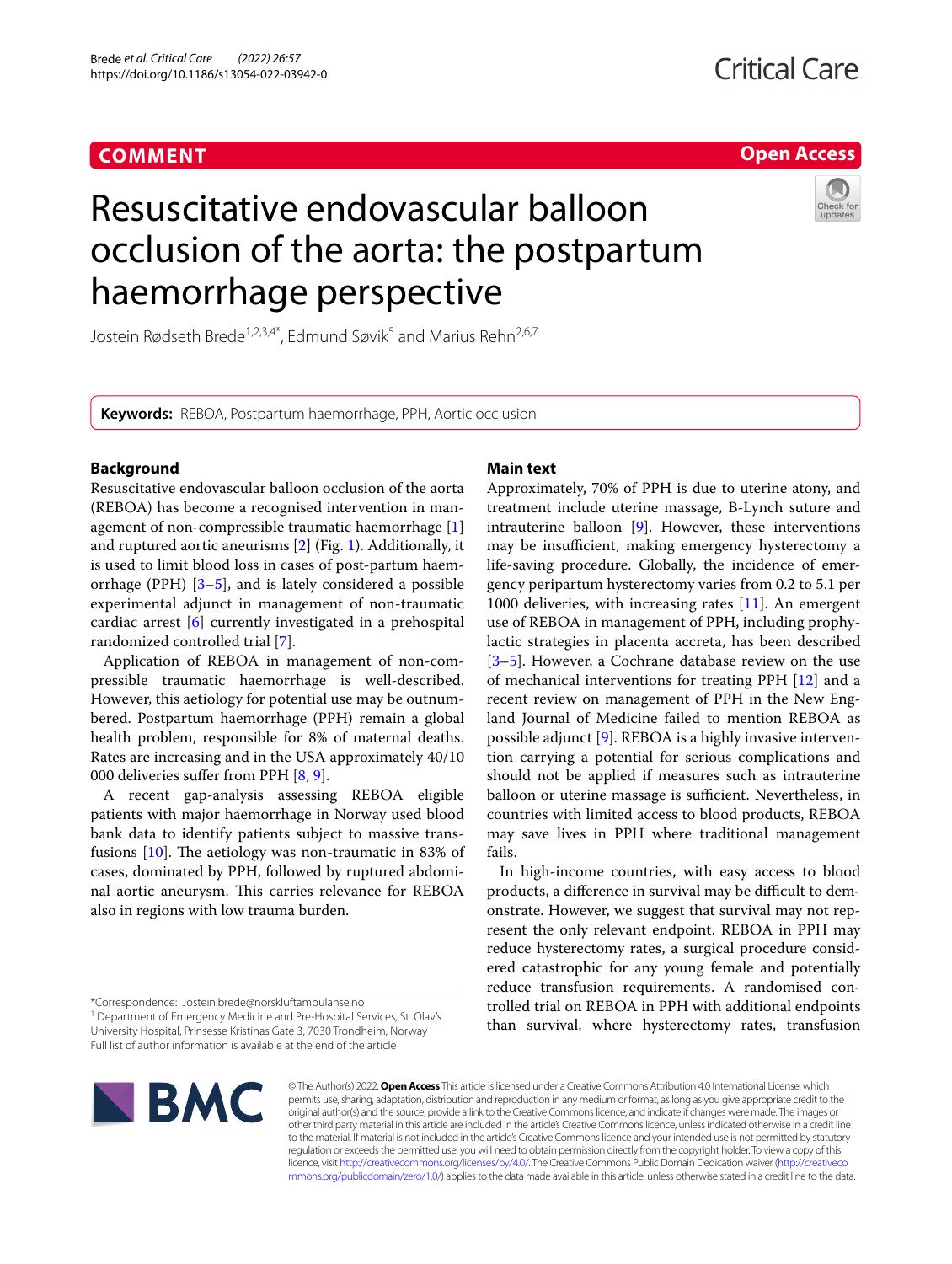

<span id="page-1-2"></span>requirements and serious adverse events are investigated, is called for.

Not only in trauma centres, but also in hospitals with obstetric departments, REBOA should be considered an emergency procedure to be immediately available 24/7 by physicians trained in ultrasound-guided and fuoroscopyfree Seldinger technique. Local considerations will decide whether the REBOA is placed by an emergency physician, anaesthesiologist, obstetricians, interventional radiologist or the general surgeon.

#### **Conclusions**

REBOA carries more indications than trauma and should be increasingly considered and evaluated in management of PPH. REBOA may not only save a life, it might also save a uterus.

#### **Abbreviations**

REBOA: Resuscitative endovascular balloon occlusion of the aorta; PPH: Postpartum haemorrhage.

#### **Acknowledgements**

Not applicable

#### **Authors' contributions**

JRB drafted the manuscript. ES and MR reviewed the manuscript, and all authors read and approved the fnal manuscript.

#### **Funding**

Not applicable.

#### **Availability of data and materials**

Not applicable.

#### **Declarations**

**Ethics approval and consent to participate** Not applicable.

#### **Consent for publication** Not applicable.

#### **Competing interests**

ES has stock ownership and a board position in Reboa Medical AS. The other authors declare that they have no fnancial disclosures.

#### **Author details**

<sup>1</sup> Department of Emergency Medicine and Pre-Hospital Services, St. Olav's University Hospital, Prinsesse Kristinas Gate 3, 7030 Trondheim, Norway. 2 <sup>2</sup> Department of Research and Development, Norwegian Air Ambulance Foundation, Oslo, Norway. <sup>3</sup> Department of Anesthesiology and Intensive Care Medicine, St. Olav's University Hospital, Trondheim, Norway. 4 Department of Circulation and Medical Imaging, Faculty of Medicine and Health Sciences, Norwegian University of Science and Technology (NTNU), Trondheim, Norway. 5 <sup>5</sup> Department of Radiology and Nuclear Medicine, St. Olav's University Hospital, Trondheim, Norway. <sup>6</sup> Division of Prehospital Services, Air Ambulance Department, Oslo University Hospital, Oslo, Norway. <sup>7</sup> Faculty of Health Sciences, University of Stavanger, Stavanger, Norway.

## Received: 16 December 2021 Accepted: 2 March 2022

#### **References**

- <span id="page-1-0"></span>1. Brenner M, Bulger EM, Perina DG, Henry S, Kang CS, Rotondo MF, et al. Joint statement from the American College of Surgeons Committee on Trauma (ACS COT) and the American College of Emergency Physicians (ACEP) regarding the clinical use of Resuscitative Endovascular Balloon Occlusion of the Aorta (REBOA). Trauma Surg Acute Care Open. 2018;3(1):e000154.
- <span id="page-1-1"></span>2. Borger van der Burg BLS, van Dongen TTCF, Morrison JJ, Hedeman Joosten PPA, DuBose JJ, Hörer TM, et al. A systematic review and meta-analysis of the use of resuscitative endovascular balloon occlusion of the aorta in the management of major exsanguination. Eur J Trauma Emerg Surg. 2018;44(4):535–50.
- <span id="page-1-3"></span>3. Stensaeth KH, Sovik E, Haig INY, Skomedal E, Jorgensen A. Fluoroscopyfree Resuscitative Endovascular Balloon Occlusion of the Aorta (REBOA) for controlling life threatening postpartum hemorrhage. PLloS ONE. 2017;12(3):e0174520.
- 4. Feng S, Liao Z, Huang H. Efect of prophylactic placement of internal iliac artery balloon catheters on outcomes of women with placenta accreta: an impact study. Anaesthesia. 2017;72(7):853–8.
- <span id="page-1-4"></span>5. Peng W, Shen L, Wang S, Wang H. Retrospective analysis of 586 cases of placenta previa and accreta. J Obstet Gynaecol J Inst Obstet Gynaecol. 2020;40(5):609–13.
- <span id="page-1-5"></span>6. Daley J, Morrison JJ, Sather J, Hile L. The role of resuscitative endovascular balloon occlusion of the aorta (REBOA) as an adjunct to ACLS in nontraumatic cardiac arrest. Am J Emerg Med. 2017;35(5):731–6.
- <span id="page-1-6"></span>7. Brede JR, Skulberg AK, Rehn M, Thorsen K, Klepstad P, Tylleskär I, et al. REBOARREST, resuscitative endovascular balloon occlusion of the aorta in non-traumatic out-of-hospital cardiac arrest: a study protocol for a randomised, parallel group, clinical multicentre trial. Trials. 2021;22(1):511.
- <span id="page-1-7"></span>8. Say L, Chou D, Gemmill A, Tunçalp Ö, Moller A-B, Daniels J, et al. Global causes of maternal death: a WHO systematic analysis. Lancet Glob Health. 2014;2(6):e323–33.
- <span id="page-1-8"></span>9. Bienstock JL, Eke AC, Hueppchen NA. Postpartum Hemorrhage. Longo DL, editor. N Engl J Med. 2021;384(17):1635–45.
- <span id="page-1-9"></span>10. Godø BN, Brede JR, Krüger AJ. Needs assessment of resuscitative endovascular balloon occlusion of the aorta (REBOA) in patients with major haemorrhage: a cross-sectional study. Emerg Med J. 2021 May 25 [cited